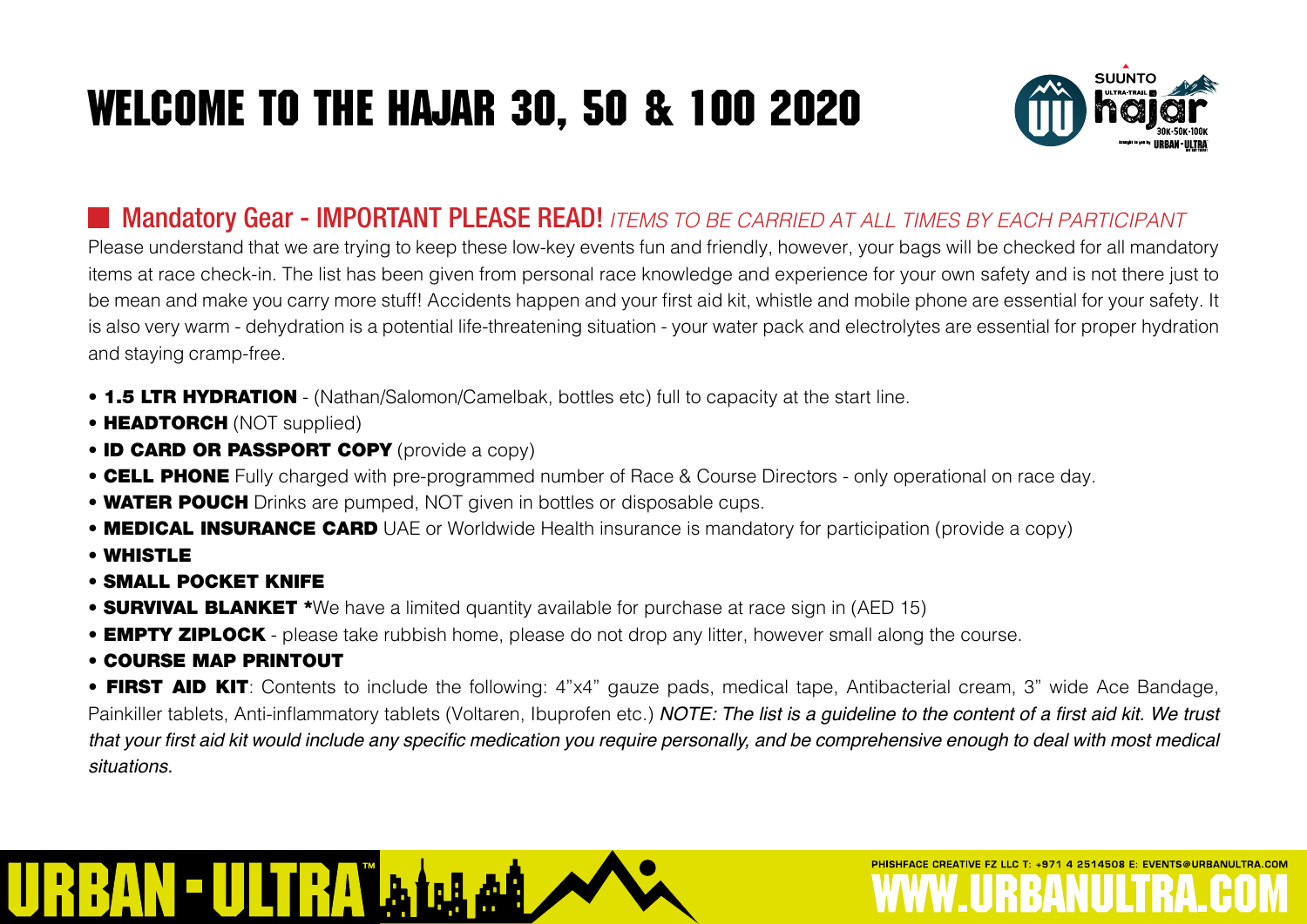## Welcome to the Hajar 30, 50 & 100 2020



**F7 LLC T: +971 4 2514508 F: EVENTS@URBANULTRA COM** 

OPTIONAL/RECOMMENDED GEAR Sand gaiters, Sunglasses, Peaked hat with or without neck flap, Sunscreen, Small scissors, Spare Duct Tape, Energy Gels/Nutrition, Hand sanitizer/wet wipes, Toilet roll, Camera/extra battery, Warm evening clothes, spare socks, Rain jacket.

### Happy Running - ENjoy your race!

Please join the facebook group Urban-Ultra Dubai so that you are kept up to date with all the latest information: Urban-Ultra Dubai